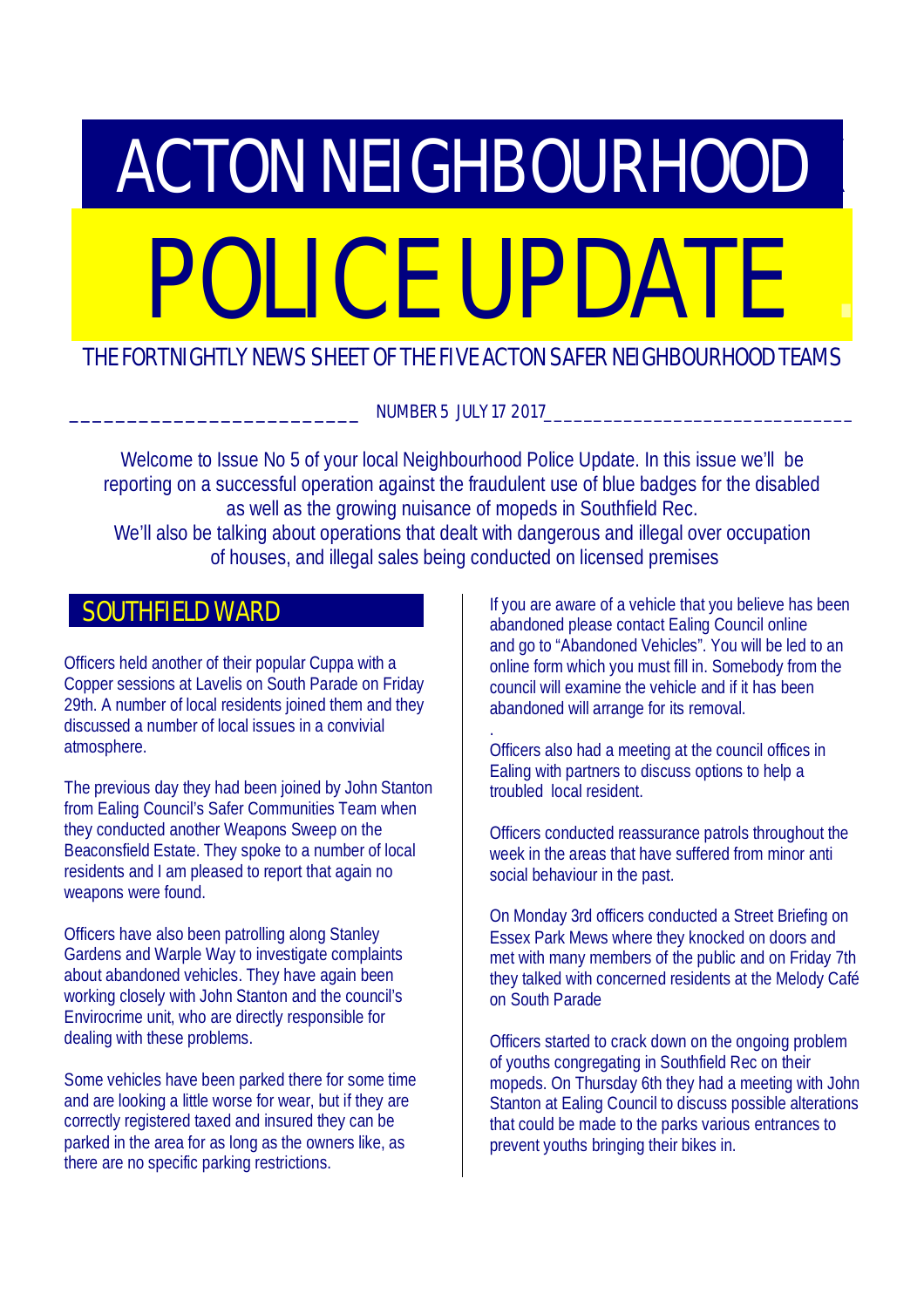Later that day the same officers were called to the rec to disperse a group of them lined up on their bikes next to the football pitches.

Earlier on in the week and on a positive note officers came across a stolen scooter in Wilkinson Way which they were able to reunite with its very pleased owner.

#### **Forthcoming Events**

#### **Cuppa with a Copper**

Tuersday 18 July 11-12 pm Plum Duff South Parade Saturday 29 July 4-5pm Laveli South Parade Thursday 3 Aug 11-12pm Melody South Parade

#### **Street Briefings**

Wednesday Aug 3 12-1pm South Parade Wednesday Aug 16 5-6pm Bollo Lane Wednesday Aug 30 5-6pm The Vale

# **HANGER HILL WARD**

On Tuesday 27th June 2017 ward officers held a multi agency meeting with Ealing Councils, Safer Community Team (SCT). This is now a monthly meeting that ward officers hold with the SCT and once again has proved successful in targeting certain local problems . Officers spoke about vulnerable persons on the ward and highlighted safer guarding measures. Having spoken with local residents there were concerns about a particular part of the ward where vehicles were mounting the curb in order to take short cuts, as a result ward officers raised this in the meeting. A joint site visit is arranged later next month in order to establish a suitable outcome with the aim of bollards being put up. There were also talks about unlicensed houses with multiply occupancy; known as HMO's. Ward officers have assisted Ealing Council in the past with these visits and officers gave the council additional addresses believed to be used as HMO's and will assist the SCT with their enquiries. Once again this meeting highlighted the importance of partnership work. This has proved to be valuable in the past, and long may it continue.



On Thursday 29th June 2017 Hanger Hill ward officers held a joint Operation with Ealing Council and Met Police Licensing Teams, Health and Safety with Trading Standards and Ealing Councils Community Safety Team. Special Constables and Immigration officers were also involved. The motive behind the operation was to crackdown on licensed premises and witness any breaches in regulations that were occurring at the time and the best option was a surprise visit. This was a large operation with over 20 officers involved and resources were used to hit certain venues simultaneously. Ward officers had highlighted particular shops to target and this led to six immigration arrests including the possession of fraudulent documents, shops having a licence review and large amounts of cigarettes and tobacco seized. This was a positive result for the ward and highlighted the importance of partnership working. Ward officers will continue to monitor the shops and act accordingly.

On Wednesday 5th July 2017 Hanger Hill officers attended the Woodfield Neighbourhood Watch at the Brentham Club, W5. Officers spoke about recent crime updates and offered support and reassurance to residents. All residents were informed to keep vigilant in light of recent incidents. Officers also showed images of recent jobs that the ward have put together and expressed the importance of these meetings as all the intelligence for these jobs have been from local residents. Officers used this meeting to advertise the Neighbourhood Watch Scheme and also asked for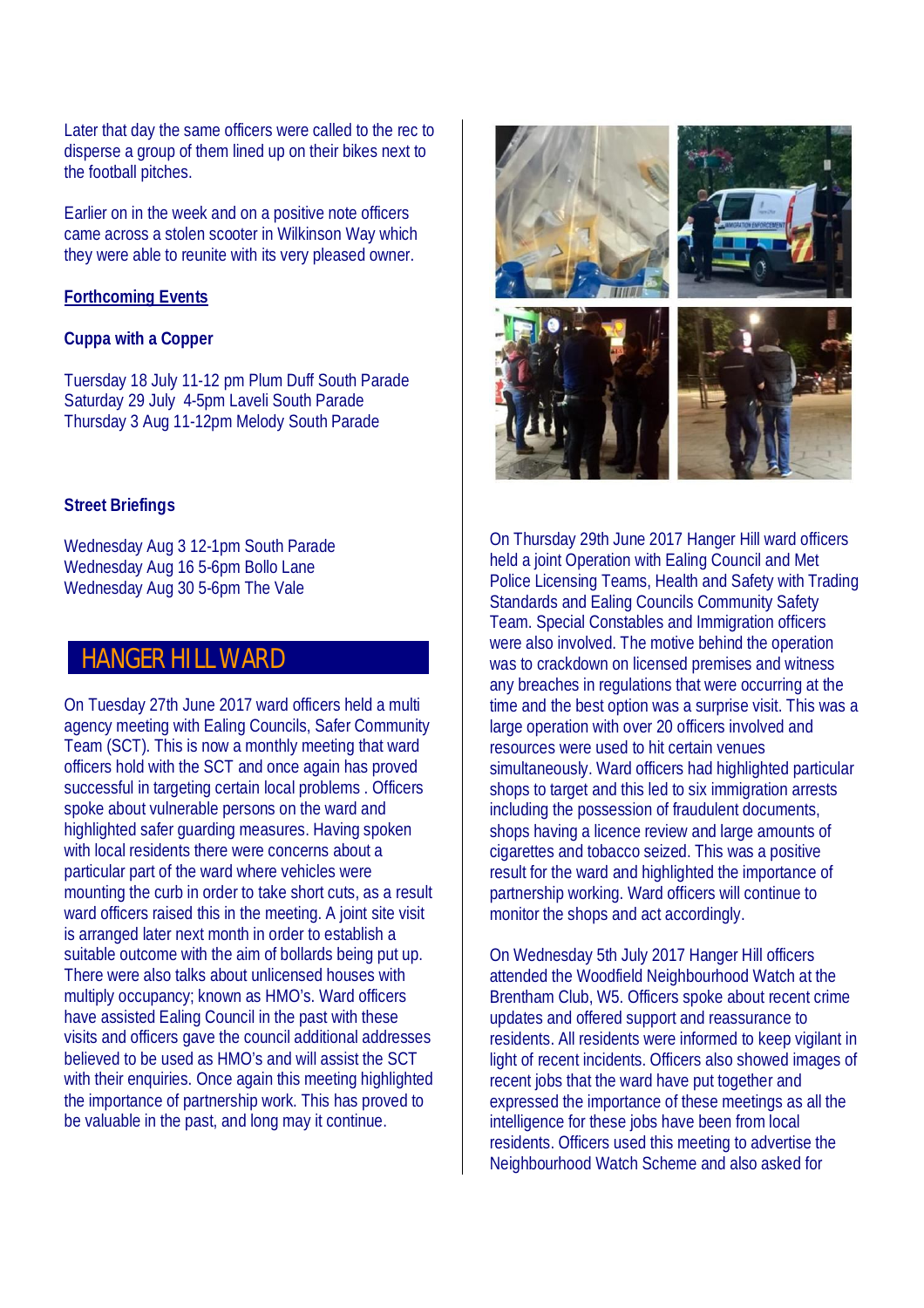volunteers to come forwards for a new initiative on the ward; Community Road Watch. This scheme is reliant on local residents assisting Police with the speeding issue on the ward.

Officers also asked residents to contact the ward team for free crime prevention surveys and this was received positively by all present.

Ward officers have been promoting Neighbourhood Watch this week and targeted the following roads; Madeley road, W5, Westville Grange, W5, Westbury Road, W5, Regency Close, W5 and West Road, W5. The leafleting has proved successful and the ward has seen an increase in co-ordinators and this week over 600 houses were leafleted. Meetings with community residents and co-ordinators are helping the ward officers gain important intelligence to tackle specific crimes.

These meetings also allow officers to update the community on crime figures, crime prevention advice and reassurance.

Officers have covered approximately 80% of the ward and will work towards finishing the entire ward later this month. Residents are urged to make contact with their respective wards for more information.

Ward officers have continued to conduct weapon sweeps across open areas on the ward as part of Op Renounce. This has been a fundamental part of the ward officer's weekly patrols and allows a proactive approach to a national concern in the past few months. Officers are monitoring local hotspots, crime trends and liaising with local residents to identify potential problem areas. To the ward officers delight there were no knives or offensive weapons found discarded.

In the coming weeks further weapon sweeps are planned and residents are continuously suggesting places they feel might be vulnerable or become a hot spot.

Whilst ward officers were patrolling the ward on Wednesday 5th July 2017, officers noticed a male who appeared to be rolling a cigarette. There was a strong smell of cannabis and the male was stopped and searched under Section 23 Misuse of Drugs Act. He was found to be in possession of a cannabis grinder as well a snap bag of cannabis amounting to personal use. The male was checked against the police computer and was given a Cannabis Warning. The drugs were seized and the male was also given a verbal warning as he was drinking alcohol in a public place.



This was a positive result and showed the importance to intervene accordingly at the earliest stage. It is often noticed that this sort of behaviour leads to other Anti Social Behaviour and offences. With officers also putting this males detail on their database for a

Community Protection Notice regarding the alcohol drinking; officers will continue to monitor the area.

#### **Forthcoming Events**

#### **Contact Point - Ashbourne Parade, W5**

Twyford Primary School Saturday 22nd July 2017 between 8-9pm at Brentmead Gardens, NW10 Friday 28th July 2017 between 12-1pm outside Hanger Lane Station, W5 Thursday 3rd August 2017 between 1-2pm outside North Ealing Station Wednesday 9th August 2017 between 4-5pm outside Park Royal Station Saturday 19th August 2017 between 3-4pm at Hillcrest Road, W5 Friday 25th August 2017 between 7-8pm at the Travelodge, NW10 Thursday 31st August 2017 between 12-1pm at Quill Street.

#### **Street Briefings**

Saturday 22nd July 2017 between 8-9pm at Brentmead Gardens, NW10 Friday 28th July 2017 between 12-1pm outside Hanger Lane Station, W5 Thursday 3rd August 2017 between 1-2pm outside North Ealing Station

#### **School Events**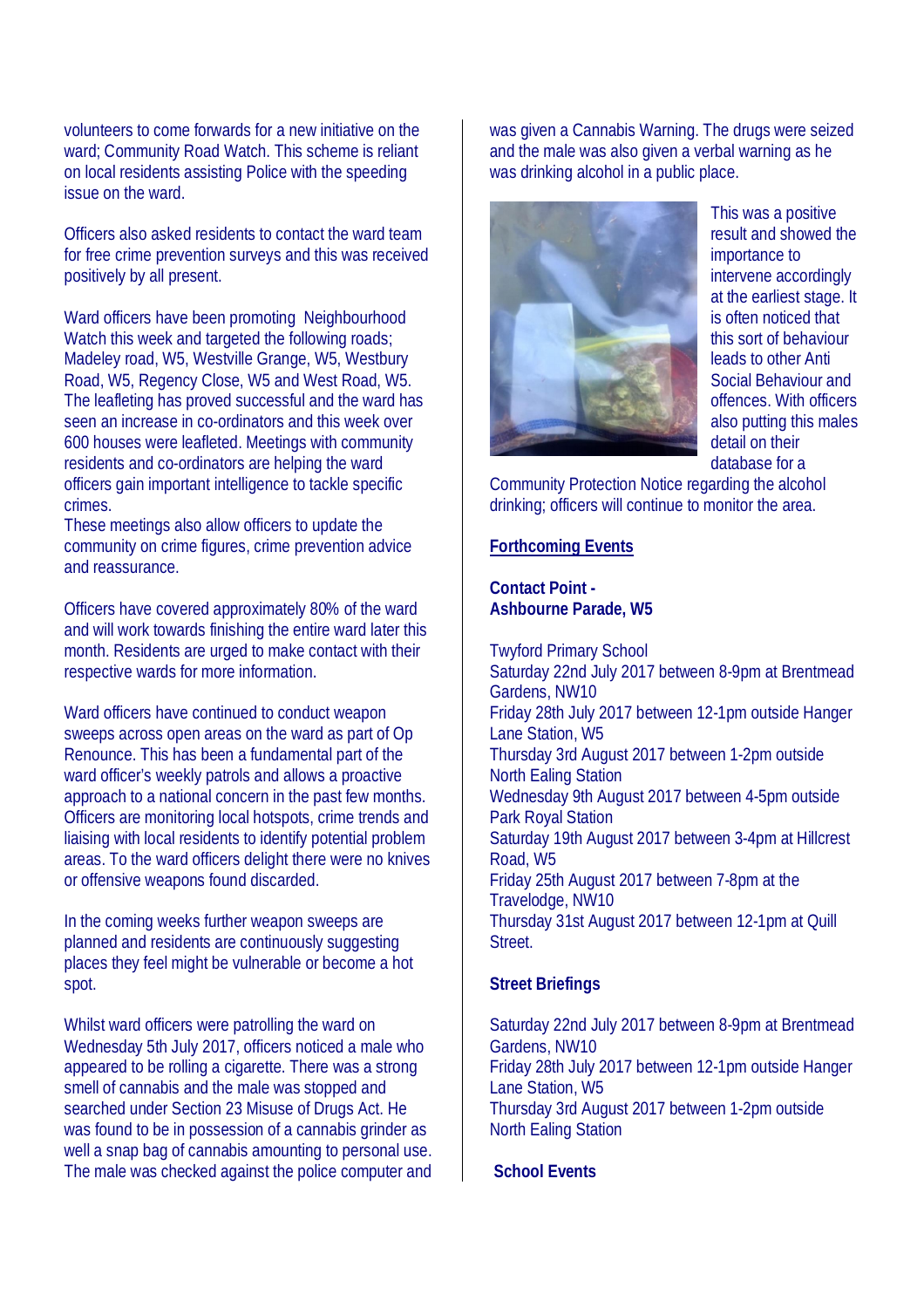Yearly school talks regarding personal safety are given to children between September - October.

The SNT is currently in touch with the schools with regards to setting up NHW groups consisting of parents and teachers

# SOUTH ACTON WARD

 On Wednesday the 28th of June 2017 officers from the South Acton Team started at 5am to assist Ealing Council with the enforcement of a Housing Warrant. Police and Council attended the address in Byron Road W5 and entry was gained. After checking all rooms in the large semi detached house 13 people were found to be residing in a house which the landlord had permission for 5 occupants. All of those residing in the premises were compliant and some even publically praised the police and council on Twitter for the manner in which they conducted the visit. (Even though they had been awoken at such an unsocial hour of the morning). Having discovered several breaches Ealing Council will now be taking action against the landlord.

On Friday the 7th of July officers from both the South Acton Ward and Acton Central Ward assisted staff from Ealing Council with a blue badge enforcement operation. The purpose of this operation was to detect the misuse and fraudulent use of the disability passes. Ares covered during the engagement were Church Rd , Crown St, Market Place, Horn Lane and Churchfield Road W3.

One motorist was found to be using a badge issued to an 80 year old female purely for the purpose of parking outside his work place on Churchfield Road. This has resulted in the seizure of the badge and a prosecution. From experience, staff from Ealing Council suggest the fine along with court costs is like to be about £1500.00. A blue parking badge is a useful tool for those in genuine need but be warned, misuse is an offence that will be dealt with robustly by Ealing Council.

On Thursday 6 July officers also attended a Cuppa with a Copper event at the Jungle café opposite Acton Town tube station, where they met with local residents and discussed local policing issues.

#### **Forthcoming Events**

#### **Cuppa with a Copper**

Starbucks - 19/07/17 - 1600 - 1700 Jungle Café - 03/08/17 - 1400 - 1500 Starbucks - 16/08/17 - 1200 - 1300 Jungle Café - 01/09/17 - 1400 - 1500

#### **Street Briefings**

Westlodge Avenue - 25/07/17 - 1300 - 1400 Caulfield Road - 09/08/17 - 1200 - 1300 All Saints Road - 23/08/17 - 1700 - 1800 Byron Road - 09/09/17 - 1500 - 1600

#### **School Events**

17/07/17 - West Acton Primary School

#### **Other Events**

19/07/17 - 1900 - Armenian Centre for Mill Hill Park Residents Ass AGM

## EAST ACTON WARD

Eid was celebrated by visitors to the Park Royal Leisure complex over the weekend of 25-26th June. Several hundred people were expected which was more than could usually be expected. Officers from East Acton and the Acton cluster patrolled the area with other officers and assisted security at the complex. BTP officer also assisted at the nearby station reassuring the public through their presence and providing a deterrent to anyone looking to cause trouble. Though there were a couple of minor ASB incidents overall the weekend was peaceful.

Following an incident in Wells House Road a suspect was given a harassment warning

Following complaints about ASB in the area officers patrolled Goodhall and Stephenson Street. It was good to speak to some residents regarding some of the issues there and get to know that part of the community